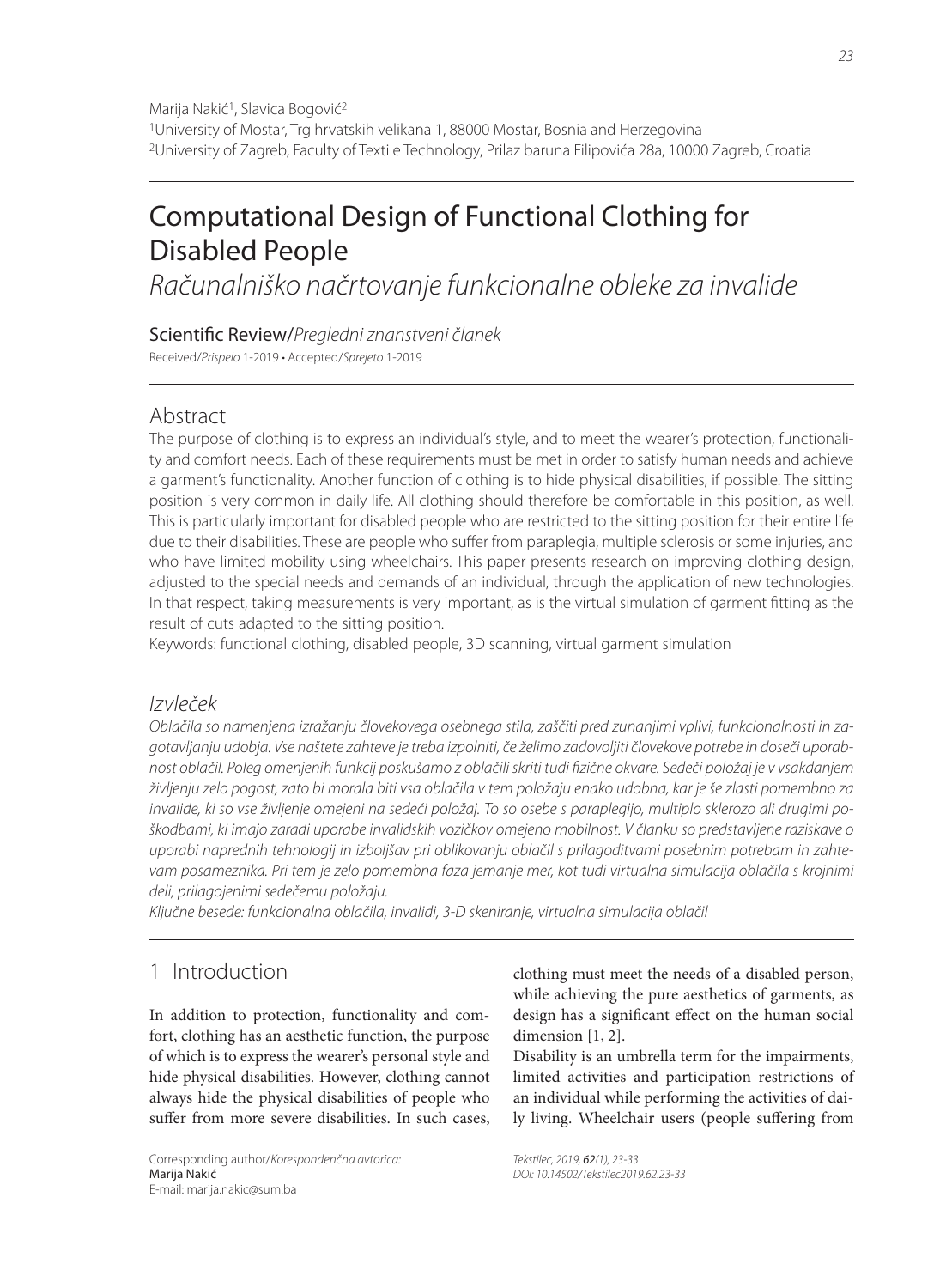paraplegia, multiple sclerosis, muscular dystrophy and other disorders of the locomotor system) are most affected [1].

The most frequently used disability classification, drawn up by the World Health Organisation (ICIDH), classifies disabilities as: behaviour disabilities, communication disabilities, personal care disabilities, locomotor disabilities, particular skill disabilities and situational disabilities. A disability (congenital or acquired) can be physical, cognitive, mental, sensory, emotional, developmental and even combinations of these [3−5].

The body characteristics of disabled people (shape, size and limb mobility) indicate the following [6, 7]:

- loss of balance due to spine injuries and changes in a body shape, which results in asymmetry and an irregular body shape;
- poor blood circulation, low body temperature, the physical inactivity of damaged body parts, impaired muscle functions and muscular atrophy; and
- the clear extension of the relevant muscle group of the upper extremities with wheelchair users.

#### 2 Functional clothing requirements for disabled people

The functional requirements affecting garment design are the wearer's limited mobility and the need for a comfortable garment that does not cause additional health problems, such as skin irritation, blood flow obstruction, etc. [8, 9]. Clothing for disabled people must provide ergonomic comfort in the sitting position and improve the overall quality of life. It is designed for people from a physical and cognitive point of view, cultural and social aspects, and other aspects related to body dynamics [1, 10].

The problems faced by wheelchair users while dressing have been researched by Pruthi et al., and the following have been identified [11]:

- pain in the upper limbs while dressing and undressing;
- the removal of clothing from dormant legs;
- incontinence;
- bedsores caused by a lack of movement; and
- injuries caused by traction belts, etc. [12]

In order for the functionality of clothing for disabled people to be achieved, the following requirements must be met [1, 10, 13, 14]:

- moisture absorbency;
- the use of elastic fibres for comfort;
- the use of easy closure systems (zippers, hookand-loop fasteners, buttons, etc.);
- easy to maintain clothing with a low level of electrostatic charging; and
- a minimum level of body odour retention (natural fibres with antibacterial finishing).

Clothing designed for disabled people must meet the following needs: sleeves should be adapted to the back and shoulders, facilitating more freedom of movement while pushing a wheelchair, comfort should be ensured, without fabric creases caused by sitting for long periods, trousers should not be too tight (blood flow obstruction due to strong pressure) or too loose (skin irritation on the back and hips due to fabric creases), and should be high-wasted on the back compared with standard clothing and should not tighten around the knees and create needless creases, and the pockets should not be sewed on the back of trousers and should be longer than standard cuts [13, 16]. Sleeves in the elbow area should also be shaped according to the principles of comfort, where it is possible to find constructional solutions, as shown in Figure 1.



*Figure 1: Elbow part of an adaptive garment for wheelchair users [15]*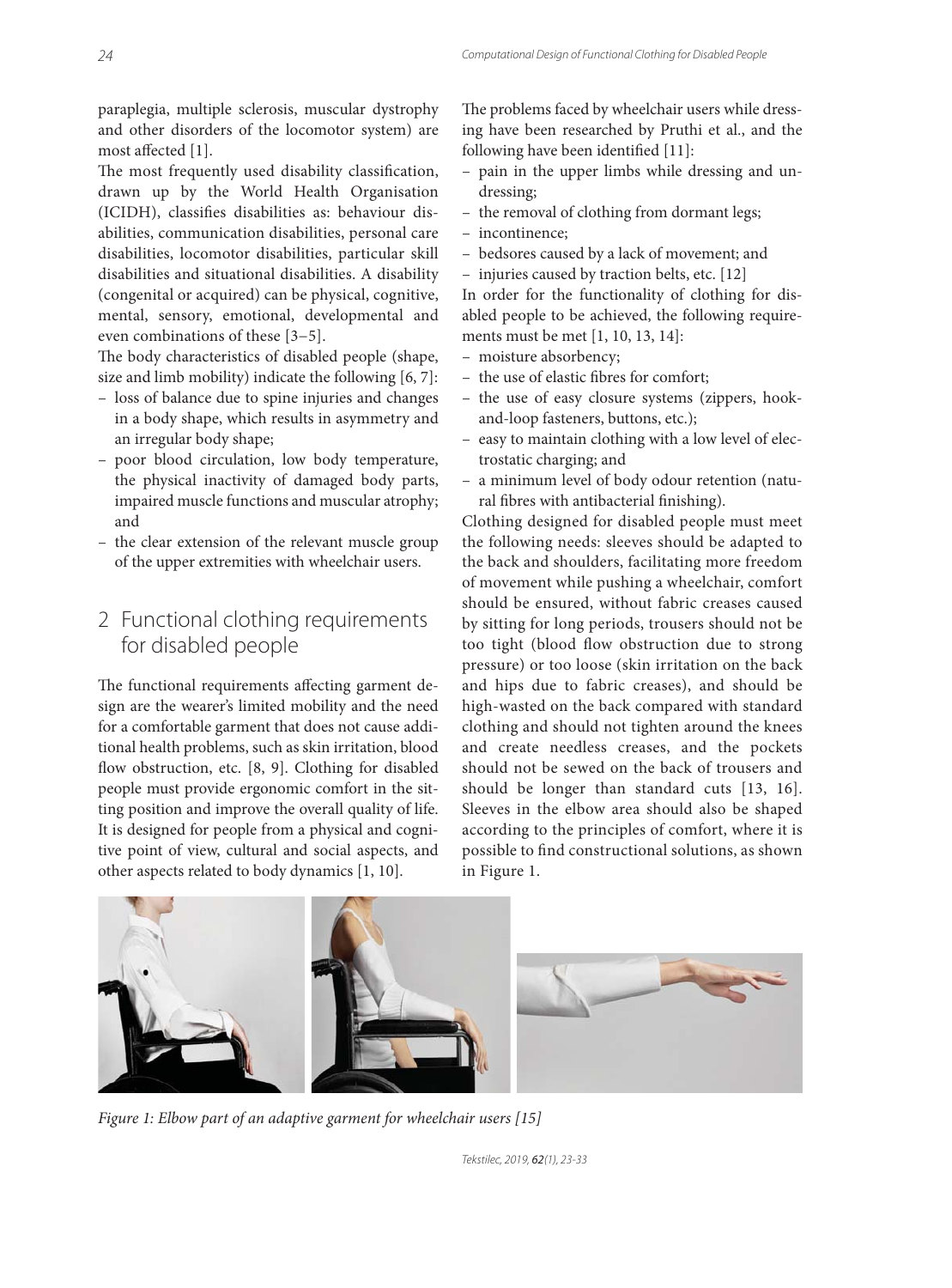

*Figure 2: Adaptive designs for sitting [20−22]*

Research has shown that the comfort of trousers is affected by four main areas in which pressure occurs: waist (39.17%), knees (16.4%), crotch (13.96%) and the back of the thighs-calves (6.95%), while pressure on parts below the knees and the back of the thighs has no significant effect on wearing comfort. Wearing comfort is acceptable if pressure is below 20 kPa on the hips, waist and crotch, and below 10 kPa on the back of the thighs and knees [17, 18]. Research conducted in 2013 among 10 young women aged 18 to 38 with different types of disabilities suggested that design, form, function, self-expression and social identity were the essential factors that influence their clothing selection [19]. Standing posture measurements are not applicable to sitting posture measurements due to anatomical variations and different types of disabilities. For this reason, clothing designers and manufacturers should design this type of clothing according to the principles of universal design, i.e. inclusive design (Figure 2) [23−25].

### 3 3D virtual body scanning as a basis for designing personalised clothing for disabled people

Body measurement standards differ significantly between people with physical disabilities and non-disabled people. Thus, specific design requirements should be met when measuring disabled people [26−28]. When a person in the sitting position is being measured, it is important that seat surfaces be flat and horizontal, that the upper legs are positioned horizontally and the shins vertically, and that the feet



Figure 3: Definition of measurements on a 3D point *cloud of the human body in the standing and sitting positions [29]*

are positioned flat on a horizontal surface. The person must be barefoot and not wear any clothing except underwear [28, 30].

Body measurements can be taken manually or on a digitised human body. Depending on the applied measurement technique, differences in the volume of a body ranging from 0.72 cm to 1.71 cm and differences in body measurements in relation to the height and length of a body can arise [31, 32].

In order to take body measurements using a noncontact technique, digitisation with 3D body scanners is used, resulting in a point cloud of human body spatial coordinates. Scanning technologies can be classified into different categories: laser scanning, white light scanning, passive scanning, photogrammetry, visual body shape, silhouettes and the use of other active sensors [33−35].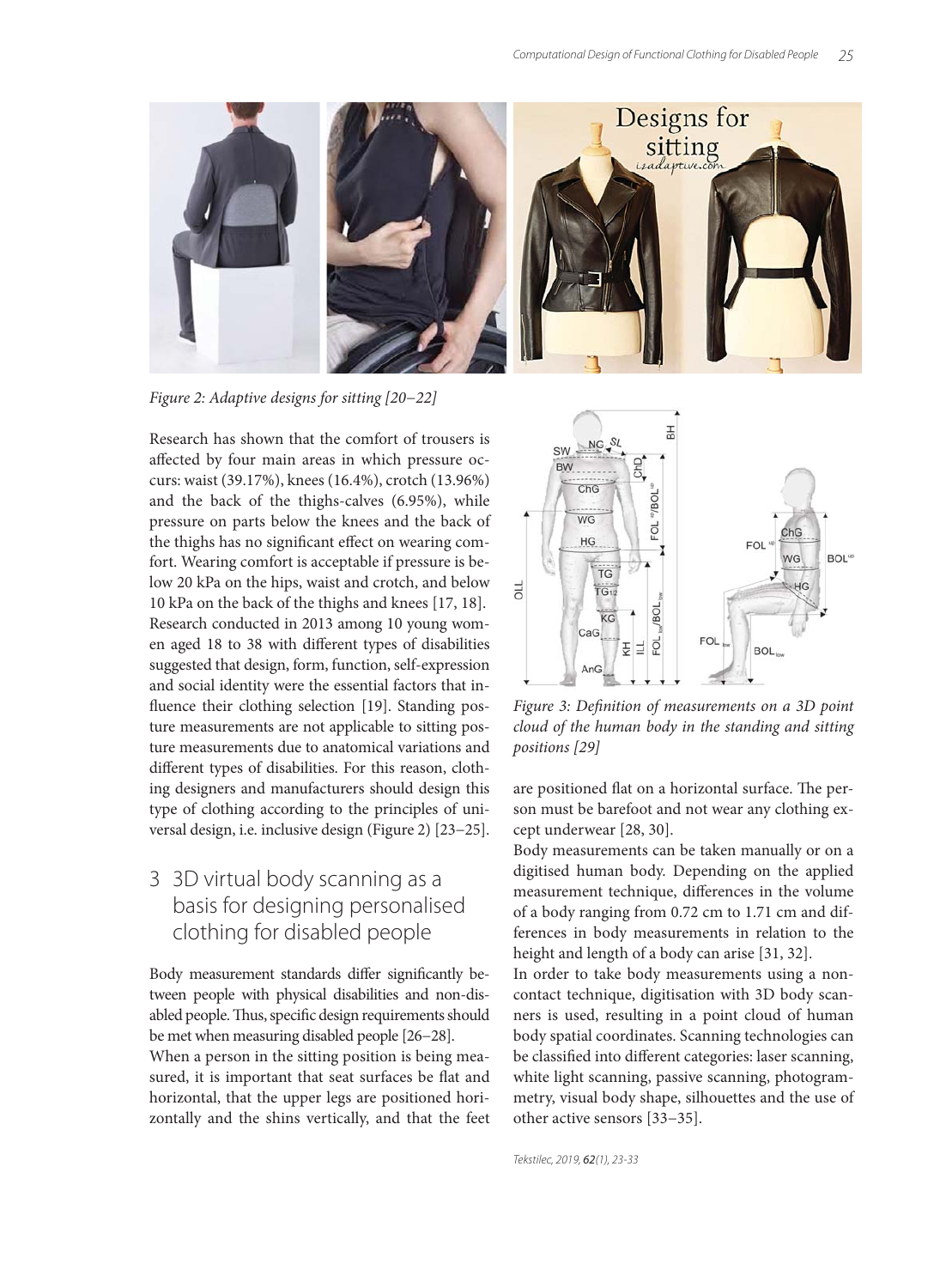The main advantage of a non-contact technique used for body measuring is the short scanning time required, which reduces the fatigue that occurs while maintaining specific and necessary postures during anthropometric measurements. It is possible to collect all relevant data from an anthropometric, biomechanical and ergonomic point of view, which is necessary for the development and design of clothing adapted to the different needs of specific segments of wearers. Given that anthropometry provides two body measurement systems static or structural referring to an individual's body variations, and dynamic or functional referring to biomechanical aspects related to different movements and daily tasks all of the afore-mentioned aspects can be comprised on the basis of 3D body scanning [10, 36].

Optoelectronic devices and scanners, which are based on recognising a silhouette from one or more images and can create a model with thousands of points using laser beams or structured light, are used to create a parametric model of the human body. However, a large number of points is redundant, noise is present and the surface for creating 3D models should be removed and filtered [37–39].



3D radio-wave scanners (Intellifit system) are based on radio-wave technology and use millimetre radio waves that pass through a subject's clothing and reflect off the body's surface. The reflected signal is subsequently detected by the receiver net, resulting in a 3D image of the subject (Figure 4) [37, 40−42]. The advancement of 3D scanning technology has enabled the creation of high-density point clouds. The process requires the use of certain algorithms that analyse the data of body topology in order to obtain the corresponding surface of the scanned object. At an early stage of data procession, discontinuities are discovered by the algorithms, so that the information can be kept during the complete process of surface interpolation.

The virtual prototyping of garments and simulation depend on numerous factors. The central focus of virtual image research is the development of the efficiency of mechanical and simulation models that can be reproduced. The second research aspect is aimed at 3D human body scanning and modelling in order to obtain a 3D human body model for the virtual prototyping of garments. Most research is based on the human body in the standing position with no or minor physical deformities. It is therefore aimed at the similar creation of virtual prototypes for wheelchair users [36, 40, 42−43].

Systems used for virtual garment fitting provide a standing parametric human body model of average height, with adapted shapes and dimensions. The aim of research is to design a generally acceptable 3D human body model adaptable to different poses and non-standard body shapes to enable the virtual prototyping of garments for people with limited *Figure 4: Intellifi t radio scanner [39]* body abilities; see Figure 5 [44−51].



*Figure 5: Parametric human body model in the sitting position [6]*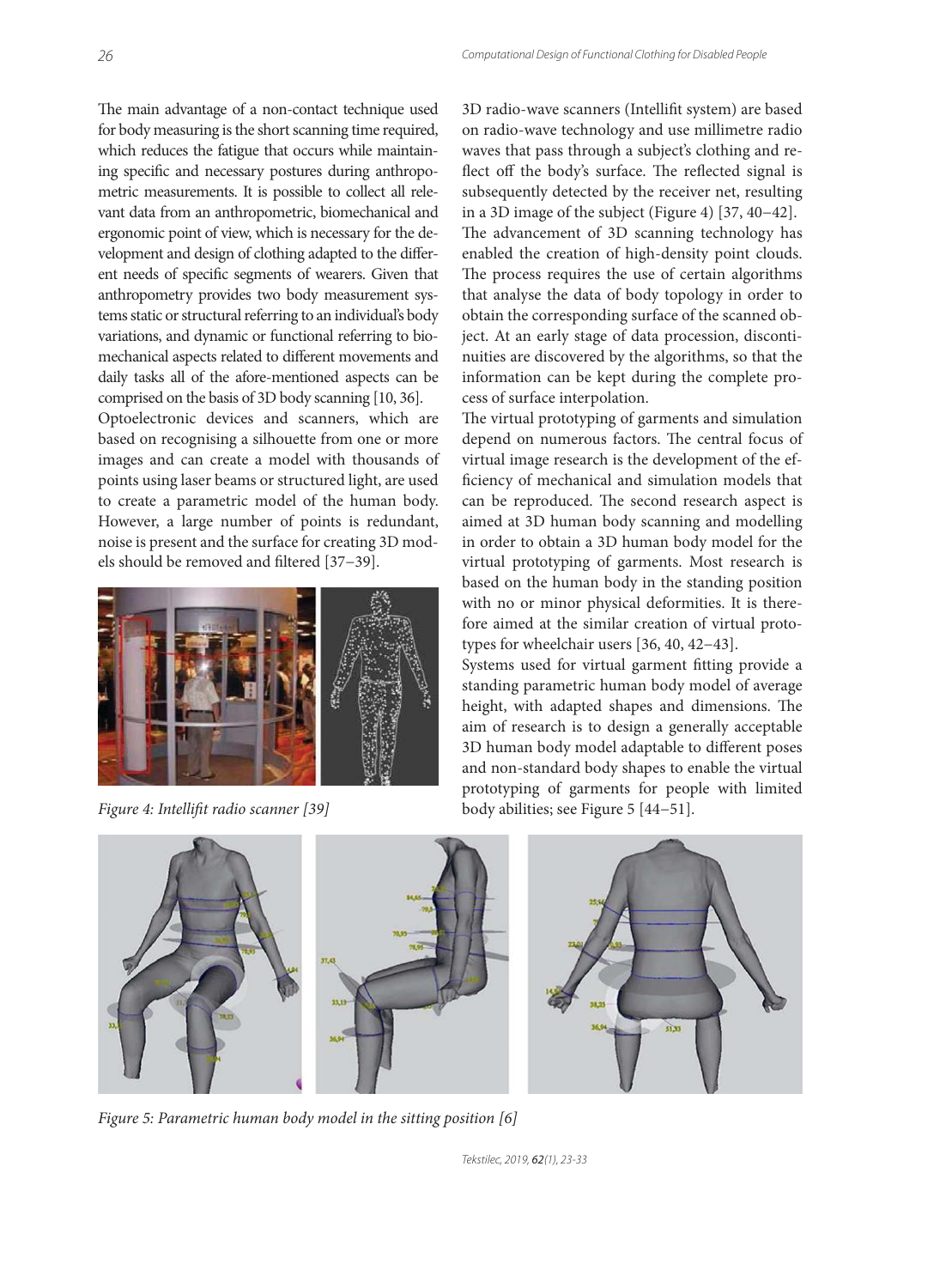The 3D point cloud has outliers in parallel with a lack of points on the digitised object. The point cloud is therefore reconstructed by removing outliers and closing the point cloud [39, 45]. The net must be completed by closing the point cloud in places where points are lacking. Taking into account the natural contours of the body, the points are added and the net is completed. The Poisson reconstruction algorithm is used for the surface reconstruction of a 3D body cloud.

Different methods for human body modelling have been developed. Their use has simplified the ways in which human body shapes and height are adapted. Linear regression is used for taking measurements [52−54].

#### 4 Virtual garment design for people with disabilities

Adaptive clothing can be designed on the basis of a digitised human body. Characteristic body parts, such as the chest, shoulders, scapula, neck, back, hips and lateral parts, can be positioned depending on the actual body image, which is a prerequisite for virtual garment design. The research conducted and approaches applied have shown that the problem of adaptive design for people with disabilities, such as people with scoliosis, can be solved in this manner. The results of the research can thus be applied to mass production, facilitating rapid interaction between wearers and designers. In that regard, the parametric influence of textiles is crucial for adaptive clothing for wheelchair users [55−57].

An individual approach must be taken when designing garments for people with disabilities due to an individual's different physical deformities, which can be multiple with wheelchair users. For this purpose, a group of Slovenian researchers has developed the CASP method (C-curvature, A-acceleration, S-symmetry and P-proportionality) used to design clothing adapted to 3D virtual mannequins with physical deformities that have occurred as the result of disease. Curvature goes from minus (concavity) to plus (convexity), which can be calculated using the matrix expressions [58]:

$$
\begin{bmatrix}\n a n - 1, 0 & > a n - 1, n - 1 \\
\vdots & \vdots & \\
a 0, 0 & > a 0, n - 1\n\end{bmatrix} \tag{1}
$$

The matrix enables the same points in the 3D space in the  $n \times n$  matrix to be marked. Acceleration is a property referring to the basic surfaces in a longitudinal direction. Clothing symmetry is always preferable, and a value of zero means perfect symmetry. Proportionality indicates the size or width of the surface, and is calculated as a ratio of the length and width of the observed surface. The whole process is based on the use of the Grasshopper® (GH) graphical algorithm, which is an add-in used with the RH application through which the analysis of digitised surface geometries is based on the rules of the M. Müller & Son and the Optitex CAD/PDS construction system. The latter enables the XY clothing tightness on particular body parts to be recorded in order to design comfortable adaptive clothing for people with disabilities [58, 59].

With the use of a 3D-to-2D garment design method, clothing can be designed directly on a 3D virtual body model, resulting in 2D patterns obtained by flattening the existing parts. Adaptive clothing is designed using a CAD system for designing the virtual prototyping of garments. This enables garment fit testing and the adjustment of virtual body models to standard models [2, 6, 45, 49, 59].

Making a virtual body model using the 3ds MAX software is based on integrating female body scan data with a kinematic template. The template position



*Figure 6: Adaptive clothing image created using a 3D-to-2D garment design method [49]*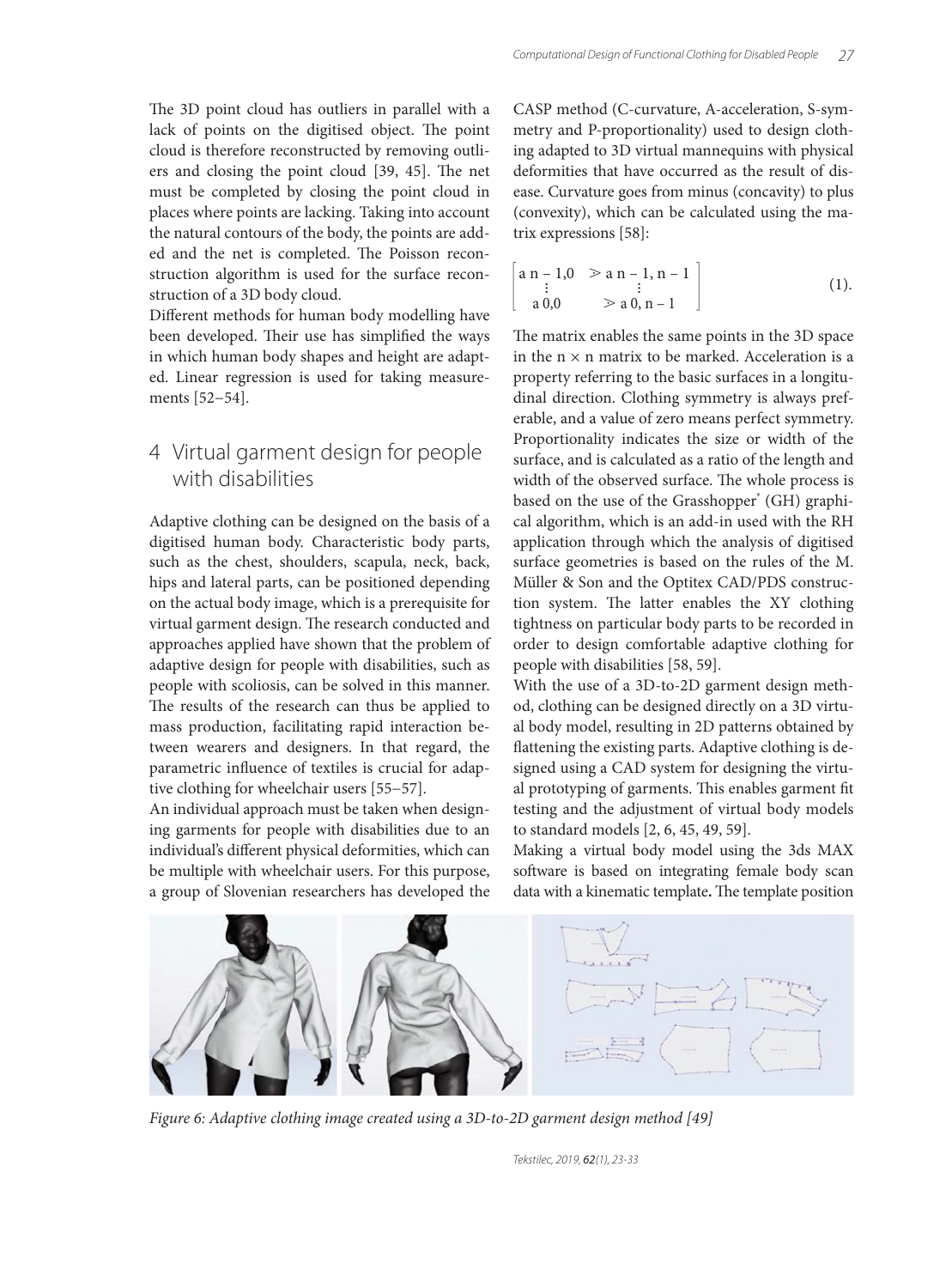is adjusted to the scan data. The dimensions of bones and muscles are then adjusted to specific scan data.

In order for the animation to be realised, the interpolation weights must be transferred and calculated, enabling every joint to be marked and proportionally transferred between the skeleton and the network in order to obtain a uniform human body deformation. The process requires the use of different scripts developed for 3D kinematic model animation, the purpose of which is to create several lower body positions with different bending angles [60].

In research on the 3D construction and simulation of trousers designed using the Lectra DesignConcept, three distinctive positions with different degrees of bending at the knees and trunk have been described in detail. The contour of trousers has been defined and used for designing a mesh model from which 2D tailored pieces have been extracted. Research has shown that suitable tailored pieces cannot be extracted if a body has a high-degree bend. When the bend at the knees is 90º and 110º in the sitting position, it is automatically possible to design tailored pieces for well-fitting trousers. By changing the design and resizing the projected seam, a model that facilitates a bend of more than 130º at the knees and trunk is created, with no change in trouser fitting and the functionality of a garment for wheelchair users. The use of tailored pieces and the simulation generated positive



Figure 7: 3D human body animations in different positions [60]



*Figure 8: Developing trouser patterns for people in the sitting position [65]*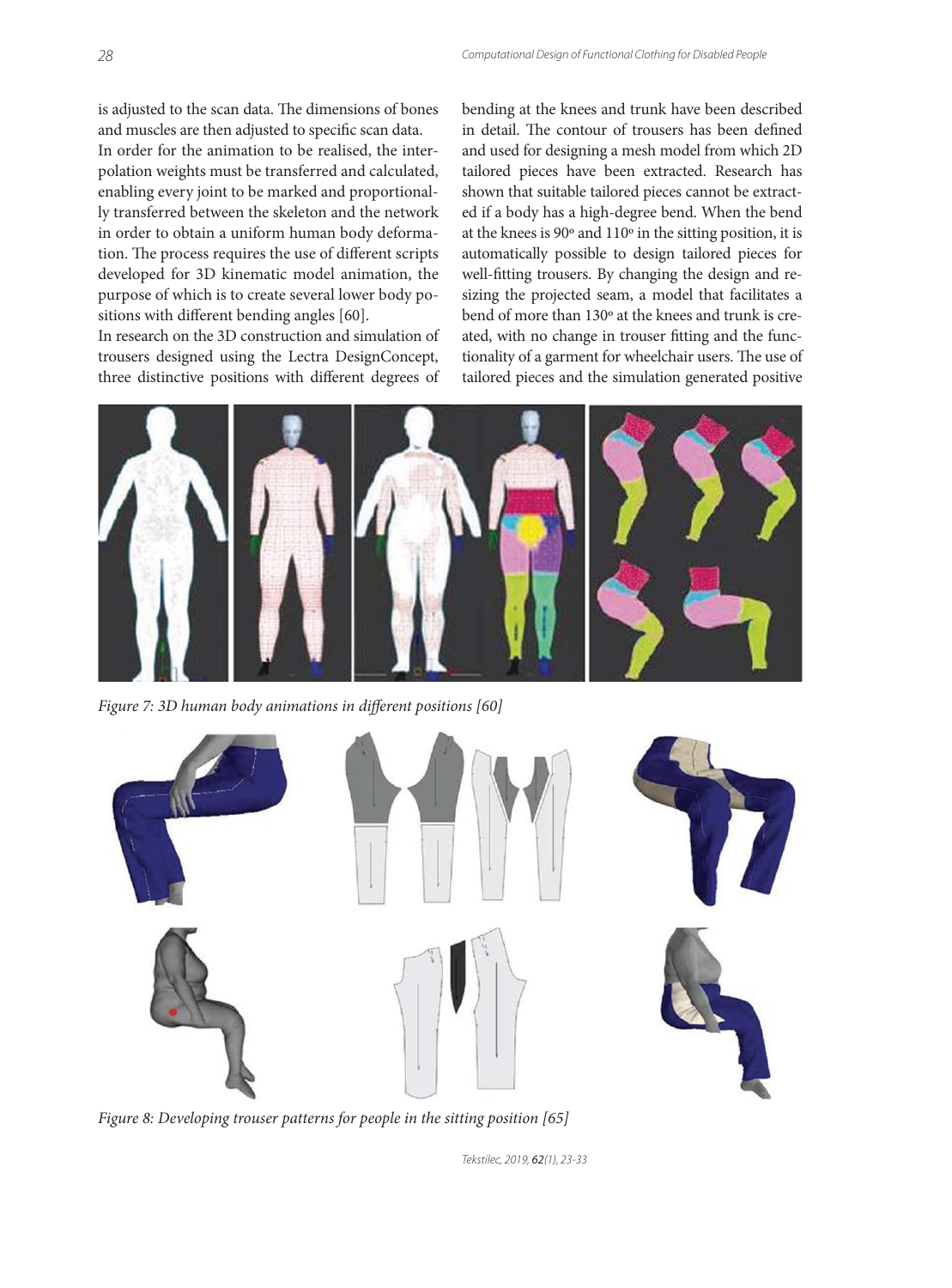results, which is evident in prototyping. However, this method of design cannot be applied to all wheelchair users, as garment design depends on a person's individual needs and body morphology [61−63].

Research on improving the functionality of garments for wheelchair users has also been conducted. A robotic mannequin has been developed for the purpose of assessing clothing comfort based on the replication of body movements and data gathered through the senses while wearing clothing. A special application was developed for the purpose of this research. The application enables virtual garment fitting in the sitting position (wheelchair seating), provides a simulation of clothing adjustments according to changes to the standard model, performs 3D measurements on the basis of which a database is created, and verifies suitable results based on 3D visualisation. The purpose of the application was to provide a virtual service through adaptation, to enable wheelchair users to create a prototype wherever they wish and to gather data relating to apparel appearance [63−66].

#### 5 Conclusion

After reviewing the relevant literature, it can be concluded that techniques for clothing simulation represent an important tool for textile and clothing designers. These techniques offer numerous advantages, such as fast and simple changes in clothing development. The primary advantage of virtual prototyping is the possibility of designing clothing and directly observing the adjustment of a silhouette to a person who is not physically present. Computer prototyping has great potential for producing clothing in a contemporary manner, as it facilitates a 3D prototype of a garment to be produced rapidly [67].

3D body scanning plays a key role in producing adaptive clothing for wheelchair users, as it allows body measurements to be taken while determining the posture and position of a body in the sitting position. Point clouds produced through the process of 3D scanning are used to create a virtual body, which is standard practice in the virtual prototyping of garments.

The standard software packages used for the virtual prototyping of garments can also be used for the virtual prototyping of garments for people with physical deformities. A systematic approach is necessary when designing clothing for people in wheelchairs. 3D scanning must be adapted to a person in the sitting position, particularly if the person is unable to sit without a seat back. When creating virtual bodies, an individual approach is required, as the point clouds of a body scan must be processed with the use of 3D image processing algorithms. The algorithms used for the standard standing position are not reliable enough for an automatic reconstruction of a 3D human body in the sitting position due to the differing body shapes of people with disabilities. Software packages for apparel design are used to design a garment directly on a digitised 3D human body model. It is possible to either design and adjust a cut to a 3D body scan based on a simulation, or to create a garment directly on a 3D body by extracting the tailored pieces after 3D modelling. Regardless of the selected method for garment de-

sign, obtaining satisfactory results is limited by a person's different body shape and physical limitations. It can thus be concluded that research on the computational design of clothing for people with disabilities has great potential. People with disabilities wish to emphasise their individuality, as aesthetically pleasing clothing decorates their physical appearance and enables them to enjoy a psychologically healthy environment [62].

Clothing for wheelchair users must be above all functional, must enable quick and independent dressing, must provide a psychical and psychological sense of comfort and stability, and be easy to maintain and trendy. The use of computer technologies is thus very important, as disadvantages to design can be foreseen and eliminated when developing and designing garments. The use of new technologies facilitates the design of functional garments for wheelchair users.

#### References

- 1. CURTEZA, Antonela, CRETU, Viorica, MA-COVEI, Laura, POBORONIUC, Marian. Designing functional clothes for persons with locomotor disabilities. *AUTEX Research Journal*, 2014, *14*(4), 281−289, doi: 10.2478/aut-2014-0028.
- 2. HONG, Yan, ZENG, Xianyi, BRUNIAUX, Pascal, LIU, Kaixuan, CHEN, Yan, ZHANG, Xujing. Collaborative 3D-to-2D tight-fitting garment pattern design process for scoliotic people.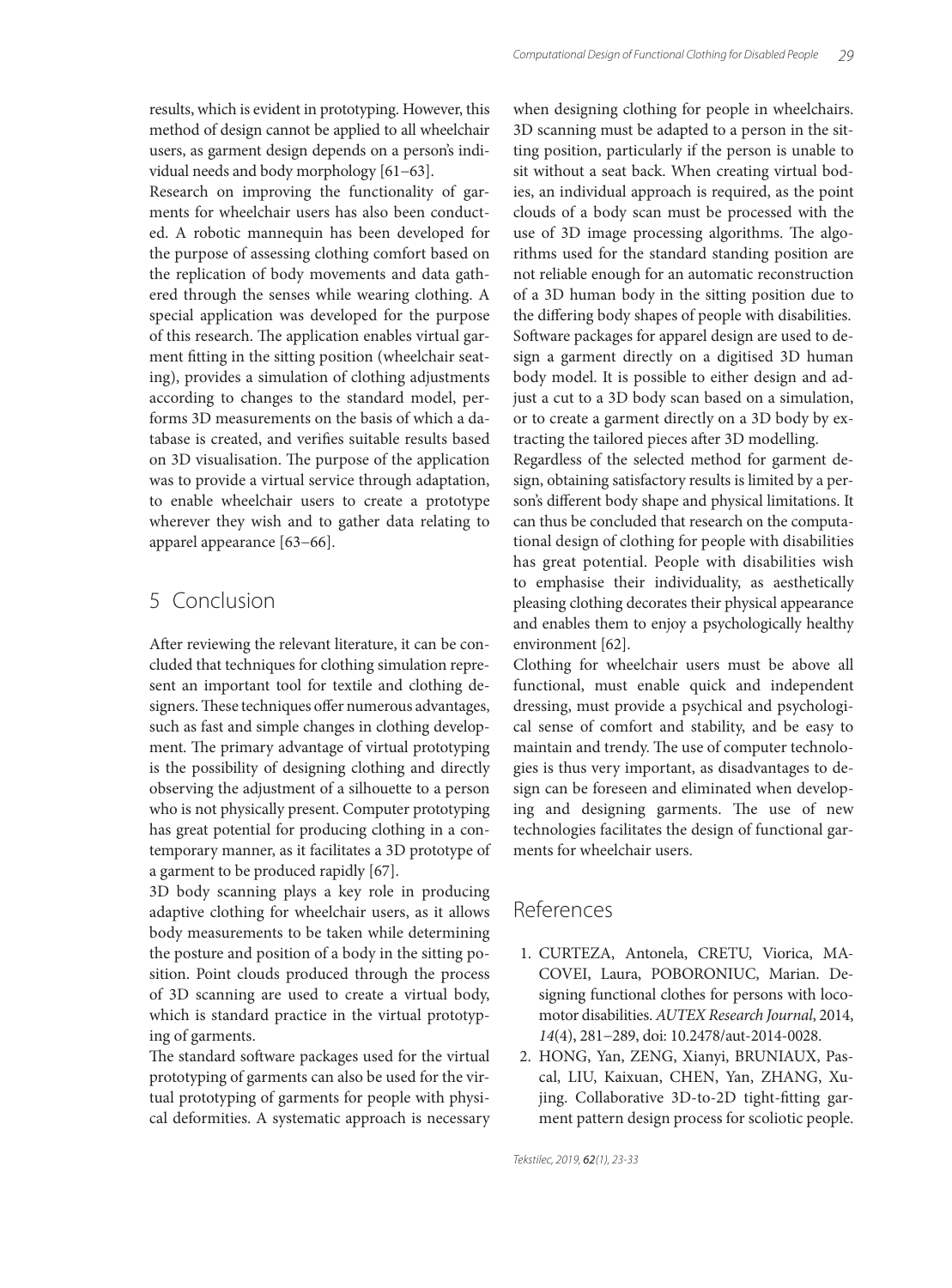*Fibres and Textiles in Eastern Europe,* 2017, **25**, 113−117, doi: 10.5604/01.3001.0010.4637.

- 3. World Health Organization. International classification of impairment. Activity and Participation *(ICIDH-2)*, Geneva, Switzerland, WHO, 1980.
- 4. ROSENBAUM, Peter, STEWAR, Debra. The world health organization international classification of functioning, disability, and health: a model to guide clinical thinking, practice and research in the field of cerebral palsy. Seminars *in Pediatric Neurology,* 2004, **11**(1), 5−10, doi: 10.1016/j.spen.2004.01.002.
- 5. BICKENBACH, Jerome E., CHATTERJI, Somnath, BADLEY, E. M., USTUN, T. B. Models of disablement, universalism and the international classification of impairments, disabilities and handicaps, *Social Science and Medicine,* 1999, **48**(9), 1173−1187, doi: 10.1016/S0277-9536(98)00441-9.
- 6. RUDOLF, Andreja, CUPAR, Andrej, KOZAR, Tatjana, STJEPANOVIĆ, Zoran. Study regarding the virtual prototyping of garments for paraplegics. *Fibers and Polymers,* 2015, **16**(5), 1177−1192, doi: 10.1007/s12221-015-1177-4.
- 7. CHANG, Wei-Min, ZHAO, Yu-Xiao, GUO, Rui-Ping, WANG, Qi, GU, Xiao-Dan. Design and study of clothing structure for people with limb disabilities*. Journal of Fiber Bioengineering and Informatics,* 2009, **2**(1), 62−67, doi: 10.3993/ jfb i06200910.
- 8. FORBES, Angus, WHILE, Alison, MATHES, Lucia, GRIFFITHS, Peter. Health problems and health-related quality of life in people with multiple sclerosis. *Clinical Rehabilitation*, 2006, **20**(1), 67−78, doi: 10.1191/0269215506cr880oa.
- 9. Das NEVES, Érica P., BRIGATTO, Aline C., PASCHOARELLI, Luis C. Fashion and ergonomic design: Aspects that influence the perception of clothing usability. *Procedia Manufacturing*, 2015, **3**, 6133–6139, doi: 10.1016/j.promfg. 2015.07.769.
- 10. WANG, Yunyi, WU, Daiwei, ZHAO, Mengmeng, LI, Jun. Evaluation on an ergonomic design of functional clothing for wheelchair users. *Applied Ergonomics*, 2014, **45**(3), 550−555, doi: 10.1016/j.apergo.2013.07.010.
- 11. PRUTHI, Neelam, SEETHARAMAN, Chanchal, SEETHARAMAN, P. Protective clothing for paraplegic women. *Journal of Human Ecology*, 2006, **19**(4), 267−271, doi: 10.1080/09709274. 2006.11905889.
- 12. BLOOMQUIST, Lorraine E. Injuries to athletes with physical disabilities: prevention implications. *The Physician and Sportsmedicine*, 2016, 14(9), 96−105, doi: 10.1080/00913847.1986.11709170.
- 13. MEINANDER, Harriet, VARHEENMAA, Minna. Clothing and textiles for disabled and elderly people. Espoo 2002. *VTT Tiedotteita – Research Notes 2143*, 57 p. + app. 4 p.
- 14. BROGIN, Bruna, CAMPIGOTTO WEISS, Dalila, MARCHI, Sandra, RIBEIRO OKIMOTO, Maria Lucia, de OLIVEIRA, Sabrina Talita. Clothing custom design: Qualitative and anthropometric data collection of a person with multiple sclerosis. *Advances in Intelligent Systems and Computing,* 2016, **485**, 359−369, doi: 10.1007/978-3-319-41983-1\_32.
- 15. Adaptive garment for wheelchair users [accessed 11. 6. 2018]. Available on World Wide Web: <https://i-d.vice.com/de/article/qv8wad/ diese-junge-modedesignerin-entwirft -innovative-mode-fuer-rollstuhlfahrer-269>.
- 16. KUNŠTEK, Ana, BOGOVIĆ, Slavica. Customization of garment for invalid persons. *Book of proceedings of the 3rd International textile, clothing and design conference; Magic World of Textiles*. Edited by Zvonko Dragčević. Zagreb : Faculty of Textile Technology, 2006, p. 448-452.
- 17. LIU, Kaixuan, WANG, Jianping, HONG, Yan. Wearing comfort analysis from aspect of numerical garment pressure using 3D virtual-reality and data mining technology. *International Journal of Clothing Science and Technology*, 2017, **29**(2), 166−179, doi: 10.1108/IJCST-03- 2016-0017.
- 18. THORNTON, Nellie. *Fashion for disable people*. London : Batsford, 1990, 128 p.
- 19. CHANG, Hyo Jung (Julie), HODGES, Nancy, YURCHISIN, Jennifer. Consumers with disabilities: Qualitative exploration of clothing selection and use among female college students. *Clothing and Textiles Research Journal,* 2014, 32(1), 34−48, doi: 10.1177/0887302X13513325.
- 20. Adaptive designs for sitting [accessed 10. 11. 2018]. Available on World Wide Web: <https:// kottke.org/16/02/clothes-designed-especiallyfor-wheelchair-users>.
- 21. Adaptive designs for sitting [accessed 10. 11. 2018]. Available on World Wide Web: <https://i.pinimg.com/originals/f9/15/ac/ f915ac67a779e5f216f98b666cb4d9aa.jpg>.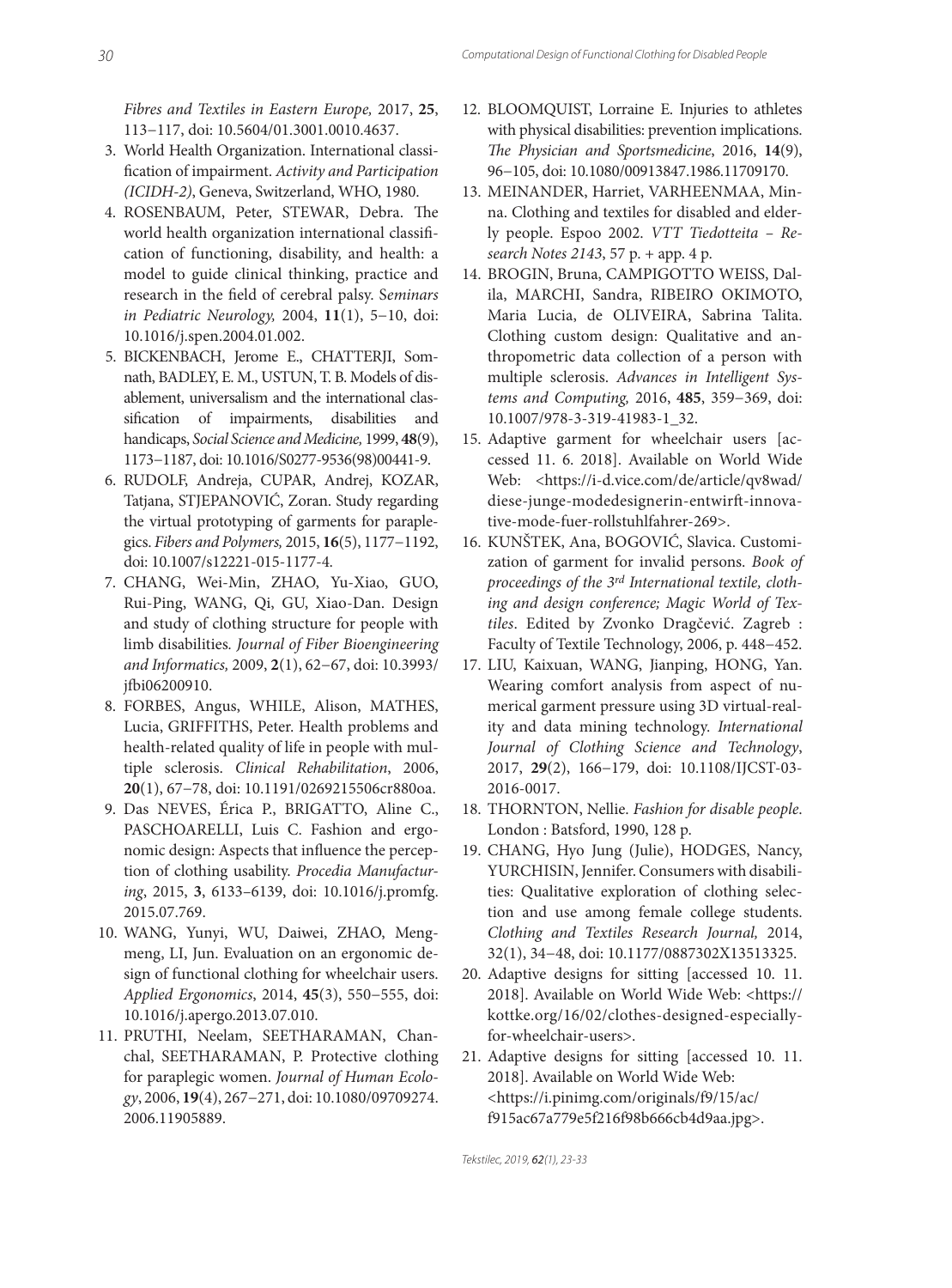- 22. Adaptive designs for sitting [accessed 10. 11. 2018]. Available on World Wide Web: <https://i.pinimg.com/originals/5a/32/31/ 5a3231562088842d99456fad93929746.jpg>.
- 23. IMRAN, Aqsa, DREAN, Emilie, SCHACHER, Laurence, ADOLPHE, Dominique. Adaptive bra designs for the individuals with special needs. *IOP Conference Series: Materials Science and Engineering,* 2017, **254**, 072012, doi: 10. 1088/1757-899X/254/7/072012.
- 24. SYBILSKA, Wiolleta, NAPIERALSKA, Lidia, MIELICKA, Elizbieta. Analysis of body measurements using a 3D contactless scanning method. *Autex Research Journal*, 2010, **10**(3), 77−79.
- 25. Inclusive design [accessed 24. 6. 2018]. Available on World Wide Web: https://shinyideas.wordpress.com/2015/07/25/wheelchair-users-benefitfrom-this-revolutionary-fashion-design/.
- 26. PAQUET, Victor, FEATHERS, David. An anthropometric study of manual and powered wheelchair users. *International Journal of Industrial Ergonomics,* 2004, **33**(3), 191–204, doi: 10. 1016/j.ergon.2003.10.003.
- 27. TALAB, Amir Hossein Davoudian, NEZHAD, Ahmad Badee, DARVISH, Nasrin Asadi, MO-LAEIFAR, Hossein. Comparison of anthropometric dimensions in healthy and disabled individuals. *Jundishapur Journal of Health Sciences,*  2017, **9**(3), e59009, doi: 10.5812/jjhs.59009.
- 28. HAN, Hyunsook, NAM, Yunja, CHOI, Kyungmi. Comparative analysis of 3D body scan measurements and manual measurements of size Korea adult females. *International Journal of Industrial Ergonomics,* 2010, **40**(5), 530−540, doi: 10.1016/j.ergon.2010.06.002.
- 29. BOGOVIĆ, Slavica, STJEPANOVIČ, Zoran, CUPAR, Andrej, JEVŠNIK, Simona, ROGINA-CAR, Beti, RUDOLF, Andreja. The use of new technologies for the development of protective clothing: Comparative analysis of body dimensions of static and dynamic postures and its application *AUTEX Research Journal,* 2018, doi: 10.1515/aut-2018-0059.
- 30. UJEVIĆ, Darko, SZIROVICZA, Lajos, KARA– BEGOVIĆ, Isak. Anthropometry and the comparison of garment size systems in some European countries. *Collegium antropologicum,* 2005, **29**(1), 71–78.
- 31. KOZAR, Tatjana, RUDOLF, Andreja, JEVŠ– NIK, Simona, CUPAR, Andrej, PRINIOTAKIS,

Georgios, STJEPANOVIČ, Zoran. Accuracy evaluation of a sitting 3d body model for adaptive garment prototyping. *14th AUTEX World Textile Conference,* Bursa, Turkey, 2014. Available on World Wide Web:

 <https://www.researchgate.net/publication/ 270477468\_ACCURACY\_EVALUATION\_ OF\_A\_SITTING\_3D\_BODY\_MODEL\_FOR\_ ADAPTIVE\_GARMENT\_PROTOTYPING>.

- 32. SIMMONS, Karla P., ISTOOK, Cynthia L. Body measurement techniques: Comparing 3D bodyscanning and anthropometric methods for apparel applications *Journal of Fashion Marketing and Management: An International Journal*, 2003, **7**(3), 306–332, doi: 10.1108/13612020310484852.
- 33. Fotogrametrija [accessed 24. 9. 2018]. Available on World Wide Web: <https://hr.wikipedia.org/ wiki/Fotogrametrija>.
- 34. D'APUZZO, Nicola. Recent advances in 3d full body scanning with applications to fashion and apparel. In: *Optical 3-D measurement techniques IX.* Edited by A. Gruen and H. Kahmen. Vienna, 2009, 10 p.
- 35. PETKOVIĆ, Tomislav, PRIBANIĆ, Tomislav, ĐONLIĆ, Matea, D'APUZZO, Nicola. Software synchronization of projector and camera for structured light 3D body scanning. In: *Proceeding of 7th International Conference on 3D Body Scanning Technologies.* Lugano, 2016, pp. 286−295, doi: 10.15221/16.286.
- 36. BARROS, Helda Oliveira, SOARES, Marcelo Márcio. Using digital photogrammetry to conduct an anthropometric analysis of wheelchair users. *Work*, 2012, **41**, 4053−4060.
- 37. SIMS, Ruth E., MARSHALL, Russell, GYI, Diane E., SUMMERSKILL, Steve, CASE, Keith. Collection of anthropometry from older and physically impaired persons: Traditional methods versus TC2 3-D body scanner. *International Journal of Industrial Ergonomics,* 2012, **42**(1), 65–72, doi: 10.1016/j.ergon.2011.10.002.
- 38. REMONDINO, Fabio. 3D reconstruction of static human body with a digital camera. *Videometrics VII*, 2003, **5013**, 38–45, doi: 10.1117/12.473090.
- 39. BÜTTGEN, Bernhad, OGGIER, Thierry, LEH-MANN, Michael, KAUFMANN, Rolf, NEUKOM, Simon, RICHTER, Michael, SCHWEIZER, Matthias, BEYELER, David, COOK, Roger, GIMKIE-WICZ, Christiane, URBAN, Claus, METZLER, Peter, SEITZ, Peter, LUSTENBERGER. Felix.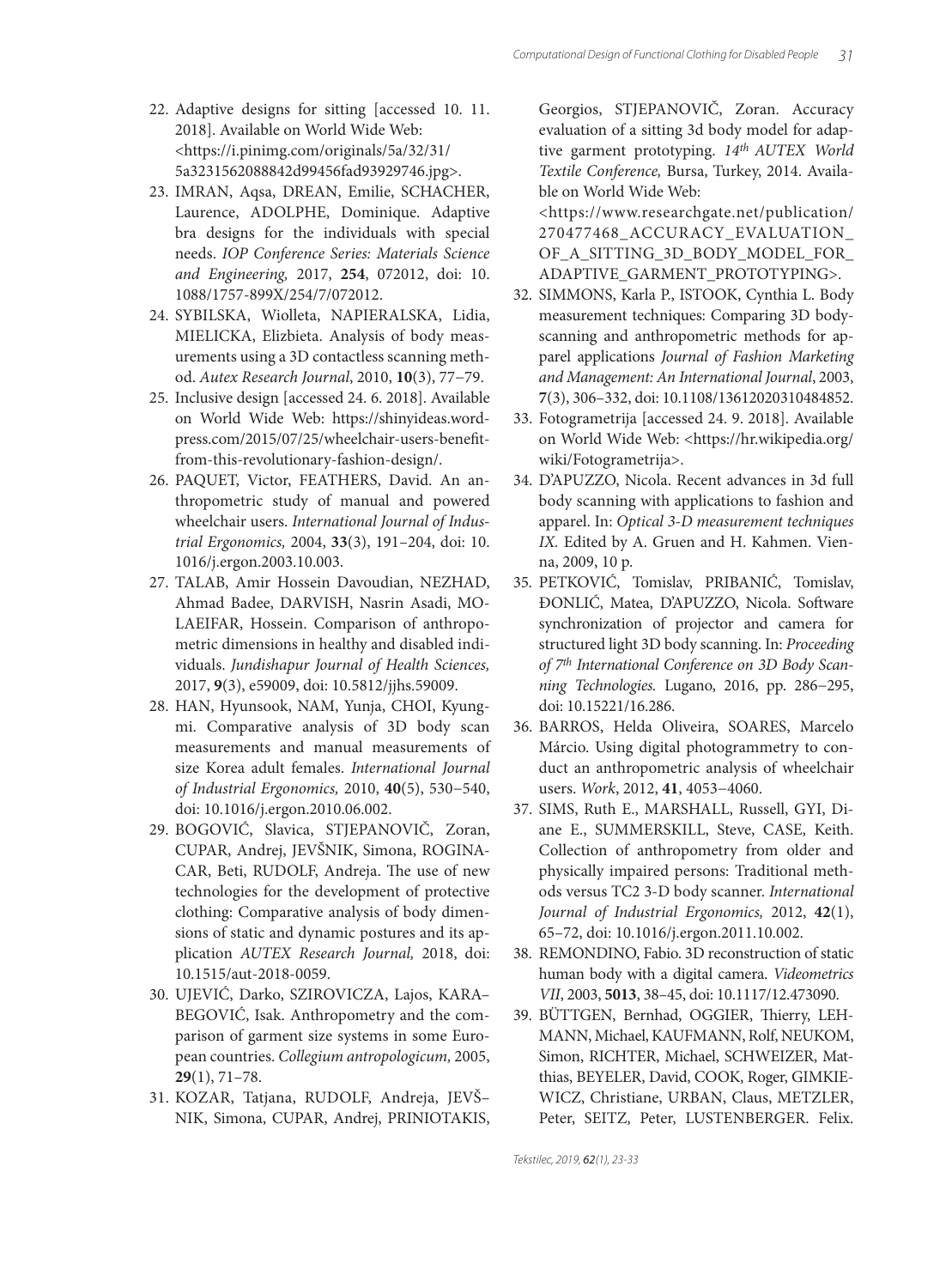High-speed and high-sensitive demodulation pixel for 3D imaging. In: *Proceedings of the SPIE: Th ree-Dimensional Image Capture and Applications VII*. Edited by Brian D. Corner, Peng Li and Matthew Tocheri. 2006, **6056**, 22–33. doi. org/10.1117/12.642305.

- 40. BRAGANÇA, Sara, AREZES, Pedro, CARVALHO, Miguel, ASHDOWN, Susan P. Current state of the art and enduring issues in anthropometric data collection. *DYNA*, 2016, **83**(197), 22−30, doi: 10.15446/ dyna.v83n197.57586.
- 41. TSOLI, Aggeliki, LOPER, Matthew, BLACK, Michael J. Model-based anthropometry: Predicting measurements from 3D human scans in multiple poses. *IEEE Winter Conference on Applications of Computer Vision,* 2014, pp. 83−90, doi: 10.1109/WACV.2014.6836115.
- 42. DAANEN, H. A. M., TER HAAR, F. B. 3D whole body scanners revisited. *Displays*, 2013, **34**(4), 270–275, doi: 10.1016/j.displa.2013. 8.011.
- 43. ALLEN, Brett, CURLESS, Brian, POPOVIĆ, Zoran. The space of human body shapes: Reconstruction and parameterization from range scans. *ACM Transactions on Graphics*, 2003, **22**(3), 587−594, doi:10.1145/882262.882311.
- 44. MAGNENAT-THALMANN, Nadia, THAL-MANN, Daniel. *Handbook of virtual humans. 1st ed.* Edited by N. Magnenat-Thalmann and D. Thalmann. Chichester et al. : John Wiley and Sons, 2004, pp.75−98.
- 45. LIU, Yong-Jin., ZHANG, Dong-Liang, YUEN, Matthew Ming-Fai. A survey on CAD methods in 3D garment design. *Computers in Industry,* 2010, **61**(6), 576–593, doi: 10.1016/j.compind. 2010.03.007.
- 46. MAGNENAT-THALMANN, Nadia. *Modelling and simulating bodies and garments*. *1st ed.* London : Springer-Verlag, 2010, pp. 1−29, doi: 10. 1007/978-1-84996-263-6.
- 47. BOGOVIĆ, Slavica, ROGALE, Dubravko, TOMŠIĆ, Maja. 3D scanning and measuring of human body of disabled person. *Proceedings of*  the 7<sup>th</sup> International scientific conference on pro*duction engineering RIM 2009, Development and modernization of production*. Edited by: Isak Karabegović, Milan Jurković and Vlatko Doleček, Bihać : Tehnički fakultet Univerziteta u Bihaću, 2009, pp. 163−168.
- 48. KOZAR, Tatjana, RUDOLF, Andreja, CUPAR, Andrej, JEVŠNIK, Simona, STJEPANOVIC,

Zoran. Designing an adaptive 3D body model suitable for people with limited body abilities. *Textile Science and Engineering,* 2014, **4**(5), 13 p., doi: 10.4172/2165-8064.1000165.

- 49. HONG, Yan, BRUNIAUX, Pascal, ZHANG, Junjie, LIU, Kaixuan, DONG, Min, CHEN, Yan. Application of 3D-TO-2D garment design for atypical morphology: A design case for physically disabled people with scoliosis. *Industria textilă,* 2018, **69**(1), 59−64.
- 50. BRUNIAUX, Pascal, CICHOCKA, Agnieszka, FRYDRYCH, Iwona. 3D digital methods of clothing creation for disabled people. *Fibres and Textiles in Eastern Europe,* 2016, **5**(119), 125−131, doi: 10.5604/12303666.1215537.
- 51. ALLEN, Brett, CURLESS, Brian, POPOVIĆ, Zoran. The space of human body shapes: Reconstruction and parameterization from range scans. *ACM Transactions on Graphics (TOG),* 2003, **22**(3), 587−594, doi: 10.1145/882262.882311.
- 52. HAMAD, Balkiss, HAMAD, Moez, THOMAS-SEY, Sébastien, BRUNIAUX, Pascal. 3D adaptive morphotype mannequin for target population. *Journal of Ergonomics,* 2018, **8**(2), 9 p., doi: 10.4172/2165-7556.1000229.
- 53. SAVONNET, Léo, WANG, Xuguang, DUPREY, Sonia. A parametric model of the thigh-buttock complex for developing FE model to estimate seat pressure. In: *5th International Digital Human Modeling Symposium, Jun 2017, Bonn, Germany.* 2017*,* <hal-01769922>.
- 54. MOCCOZET, Laurent, DELLAS, Fabien, MAG-NENAT-THALMANN, Nadia, BIASOTTI, Silvia, MORTARA, Michela, FALCIDIENO, Bianca, MIN, Patrick, VELTKAMP, Remco. Animatable human body model reconstruction from 3D scan data using templates. In: *Proceedings of workshop on motion capture techniques for virtual environments,* 2004, 7 p.
- 55. D'APUZZO, Nicola. Intellifit revolutionary full body scanner. Millimeter waves based technology allows 3D scanning without undressing. *Human Body Measurement Newsletter*, 2005, **1**(1), 1–2.
- 56. DOUROS, Ioannis, DEKKER, Laura, BUX-TON, Bernard F. An improved algorithm for reconstruction of the surface of the human body from 3D scanner data using local B-spline patches. In*: Proceedings IEEE international workshop on modelling people. MPeople'99,* 1999, doi: 10.1109/PEOPLE.1999.798343.